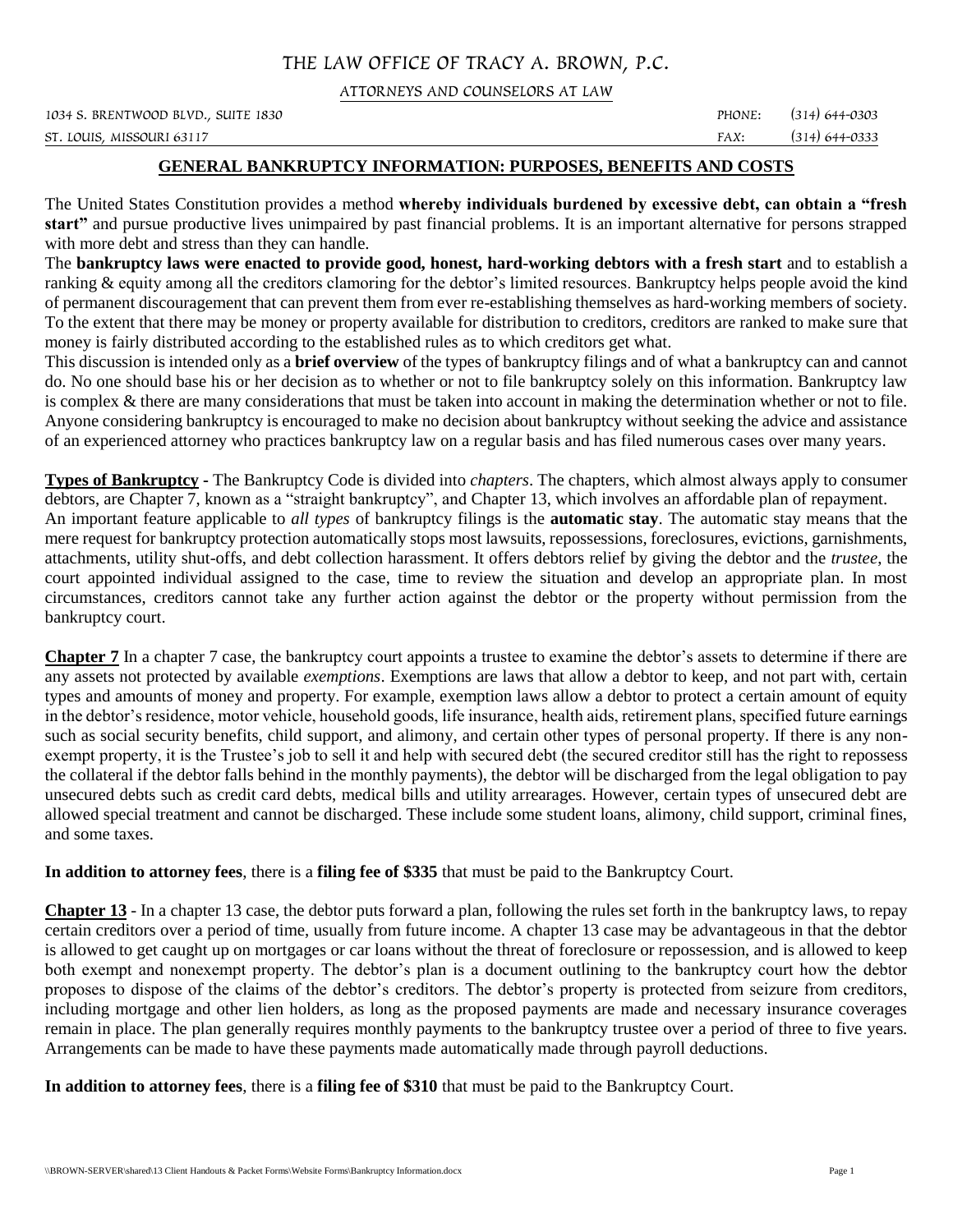## **GENERAL BANKRUPTCY INFORMATION (CONTINUED)**

**Chapter 11** - By and large, chapter 11 is a type of bankruptcy reserved for large corporate reorganizations. Chapter 11 shares many of the qualities of a chapter 13, but tends to involve much more complexity on a much larger scale. However, since chapter 11 does not usually pertain to individuals whose debts are primarily consumer debts, further information about chapter 11 will be provided by reference to the following resource: The Bankruptcy Basics brochure prepared by the Administrative Office of the United States Courts can be accessed via the internet.

**Chapter 12** - Chapter 12 of the Bankruptcy Code was enacted by Congress in 1986, specifically to meet the needs of financially distressed family farmers. The primary purpose of this legislation was to give family farmers facing bankruptcy a change to reorganize their debts and keep their farms.

However, as with chapter 11, since chapter 12 does not usually pertain to individuals whose debts are primarily consumer debts, further information about chapter 12 will be provided by reference to the same "Bankruptcy Basics" brochure referred to above, which can be accessed via the internet.

## **What Bankruptcy Can and Cannot Do**

## **Bankruptcy may make it possible for financially distressed individuals to:**

- Discharge liability for most or all of their debts and get a fresh start. When the debt is discharged, the debtor has no further legal obligation to pay the debt.
- Stop foreclosure actions on their home and allow them an opportunity to catch up on missed payments.
- Prevent repossession of a car or other property, or force the creditor to return property even after it has been repossessed.
- Stop wage garnishment and other debt collection harassment, and give the individual some breathing room.
- Have the utility company restore or prevent termination of certain types of utility service. Lower the monthly payments and interest rates on debts, including secured debts such as car loans.
- Allow debtors an opportunity to challenge the claims of certain creditors who have committed fraud or who are otherwise seeking to collect more than they are legally entitled to.

## **Bankruptcy, however, cannot cure every financial problem. It is usually not possible to:**

- Eliminate certain rights of secured creditors. Although a debtor can have a Plan for secured creditors to take payments over time during bankruptcy, a debtor generally cannot keep the collateral unless the debtor continues to pay the debt.
- Discharge types of debts singled out by the federal bankruptcy statutes for special treatment, such as child support, alimony, student loans, certain court ordered payments, criminal fines, and some taxes.
- Protect all cosigners on their debts. If relative or friend co-signed a loan which the debtor discharged in bankruptcy, the cosigner may still be obligated to repay whatever part of the loan not paid during the pendency of the bankruptcy case.
- Discharge any debts that are incurred after bankruptcy has been filed.

# **Bankruptcy's Effect on Your Credit**

By Federal law, a bankruptcy can remain part of a debtor's credit history for 10 years. However, the negative credit being reported now for delinquent payments will continue for 7 years after you pay it in full (the last payment) which could make the total negative time more than 10 years. Many creditors will issue credit shortly after the Bankruptcy is filed because you no longer have many of the current drains on your resources like you do now. Whether or not the debtor will be granted credit in the future is unpredictable, and probably depends, to a certain extent, on what good things the debtor does in the nature of keeping a job, saving money, making timely payments on secured debts, etc. However, many times, the credit score will increase during the year following bankruptcy because the Debtor has the ability to pay the important things and no longer has to spread money out trying to cover numerous obligations.

## **Services Available from Credit Counseling Agencies**

If all you need is a little lowering of your interest rates on some unsecured debts, a credit counseling agency might be the answer. However, if what you really need is to reduce the amount of your debt, bankruptcy may be the solution.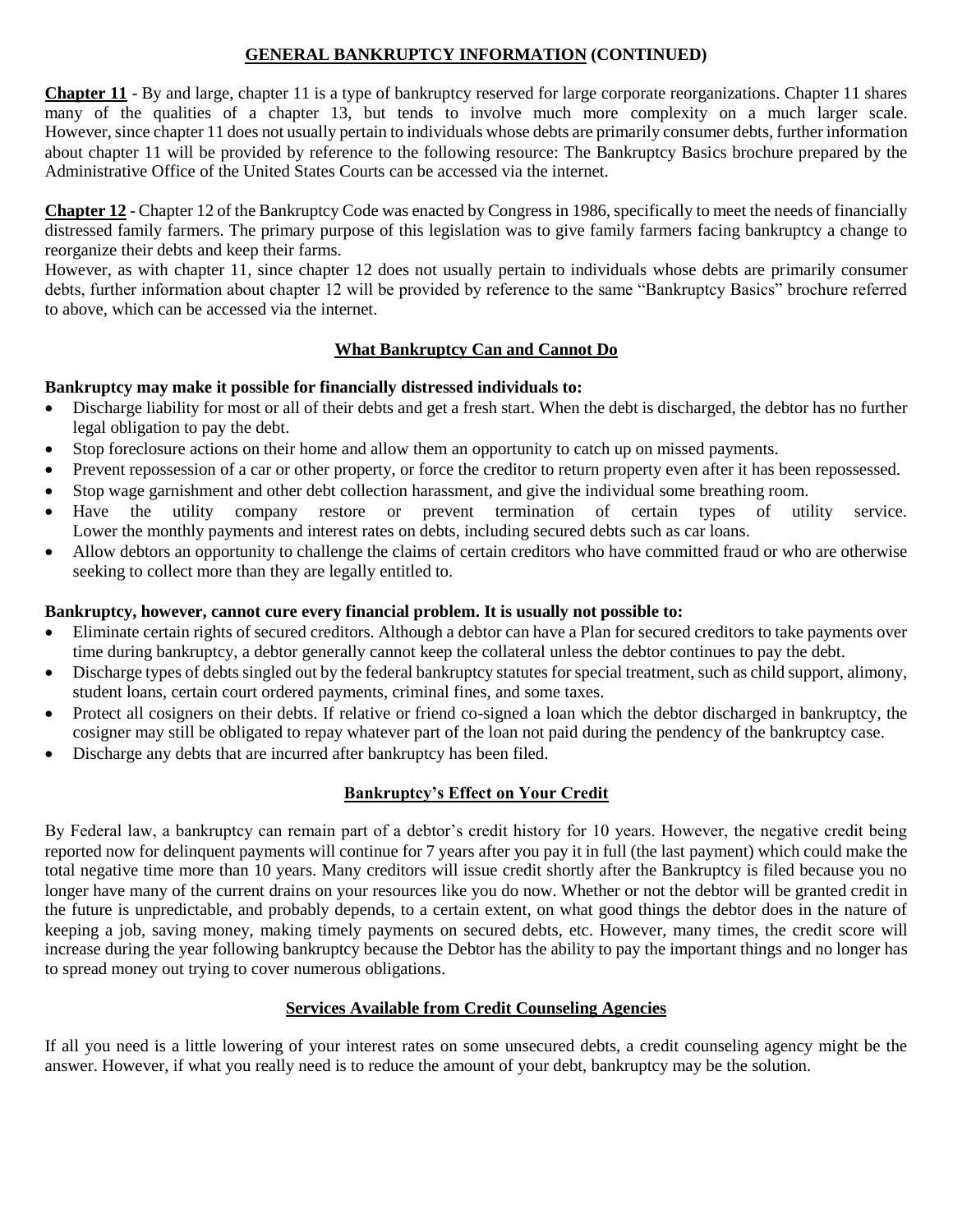# **STATEMENT OF INFORMATION REQUIRED BY 11 U.S.C. 341**

#### INTRODUCTION

Pursuant to the Bankruptcy Report Act of 1994, the Office of the United States Trustee, United States Department of Justice, has prepared this information sheet to help you understand some of the possible consequences of filing a bankruptcy petition under Chapter 7 of the Bankruptcy

Code. This information is intended to make you aware of:

- 1. The potential consequences of seeking a discharge in a bankruptcy, including the effects on credit history;
- 2. The effect of receiving a discharge of debts;
- 3. The effect of reaffirming a debt; and
- 4. Your ability to file a petition under a different Chapter of the Bankruptcy Code.

There are many other provisions of the Bankruptcy Code that may affect your situation. This information sheet contains only general principles of law and is not a substitute for legal advice. If you have questions or need further information as to how the bankruptcy laws apply to your specific case, you should consult with your lawyer.

#### WHAT IS A DISCHARGE?

The filing of a Chapter 7 petition is designed to result in a discharge of most of the debts you listed on your bankruptcy schedules. A discharge is a court order that says you do not have to repay your debts, but there are a number of exceptions. **Debts which may not be discharged in your Chapter 7 case include, for example, most taxes, child support, alimony and student loans; court-ordered fines and restitution; debts obtained through fraud or deception; and personal injury debts caused by driving while intoxicated or taking drugs. Your discharge may be denied entirely if you, for example, destroy or conceal property; destroy, conceal or falsify records, or make a false oath. Creditors cannot ask you to pay any debts which have been discharged.** You can only receive a Chapter 7 discharge once **every eight (8) years.**

#### WHAT ARE THE POTENTIAL EFFECTS OF A DISCHARGE?

The fact that you filed bankruptcy can appear on your credit report for as long as 10 years. Thus, filing a bankruptcy petition may affect your ability to obtain credit in the future. Also, you may not be excused from repaying any debts that were not listed on your bankruptcy schedules that you incurred after bankruptcy filing.

#### WHAT ARE THE EFFECTS OF REAFFIRMING A DEBT?

After you file your petition, a creditor may ask you to reaffirm a certain debt or you may seek to do so on your own. Reaffirming a debt means that you sign and file with the court a legally enforceable document, which states that you promise to repay all or a portion of the debt that may otherwise have been discharged in your bankruptcy case.

BANKRUPTCY LAWS RELATE TO YOUR SPECIFIC CASE

Reaffirmation agreements must generally be filed with the court within 60 days after the first meeting of creditors. Reaffirmation agreements are strictly voluntary - they are not required by the Bankruptcy Code or other state or federal law. You can voluntarily repay any debt instead of signing a reaffirmation agreement, but there may be valid reasons for wanting to reaffirm a particular debt.

Reaffirmation agreements must not impose an undue burden on you or your dependents and must be in your best interest. If you decide to sign a reaffirmation agreement, you may cancel it at any time before the court issues your discharge order or within 60 days after the reaffirmation agreement was filed with the court, whichever is later. If you reaffirm a debt and fail to make the payments required in the reaffirmation agreement, the creditor can take action against you to recover any property that was given as security for the loan and you may remain personally liable for any remaining debt.

#### OTHER BANKRUPTCY OPTIONS

You have a choice in deciding what chapter of the Bankruptcy Code will best suit your needs. Even if you already filed for relief, you may be eligible to convert your case to a different chapter.

**Chapter 7** is the liquidation chapter of the Bankruptcy Code. Under a chapter 7, a trustee is appointed to collect and sell, if economically feasible, all property you own that is not exempt from these actions.

**Chapter 11** is the reorganization chapter most commonly used by businesses, but it is also available to individuals. Creditors vote on whether to accept or reject a plan, which must also be approved by the court. While the debtor normally remains in control of the assets, the court can order the appointment of a trustee to take possession and control of the business.

**Chapter 12** offers bankruptcy relief to those who qualify as family farmers. Family farmers must propose a plan to repay their creditors over a three to five year period and it must be approved by the court. Plan payments are made through a Chapter 12 trustee, who also monitors the debtors' farming operations during the pendency of the plan.

Finally, **Chapter 13** generally permits individuals to keep their property by repaying creditors out of their future income. Each Chapter 13 debtor writes a plan which must be approved by the bankruptcy court. The debtors must pay the Chapter 13 trustee amounts set forth in their plan. Debtors receive a

discharge after they complete their Chapter 13 repayment plan. Chapter 13 is only available to individuals with regular income whose debts do not exceed \$1,000,000 (\$360,475 in unsecured debts and \$1,081,400 in secured debts).

### **PLEASE SPEAK TO YOUR LAWYER IF YOU NEED FURTHER INFORMATION OR EXPLANATION, INCLUDING HOW THE BANKRUPTCY RELATE TO YOUR SPECIFIC CASE**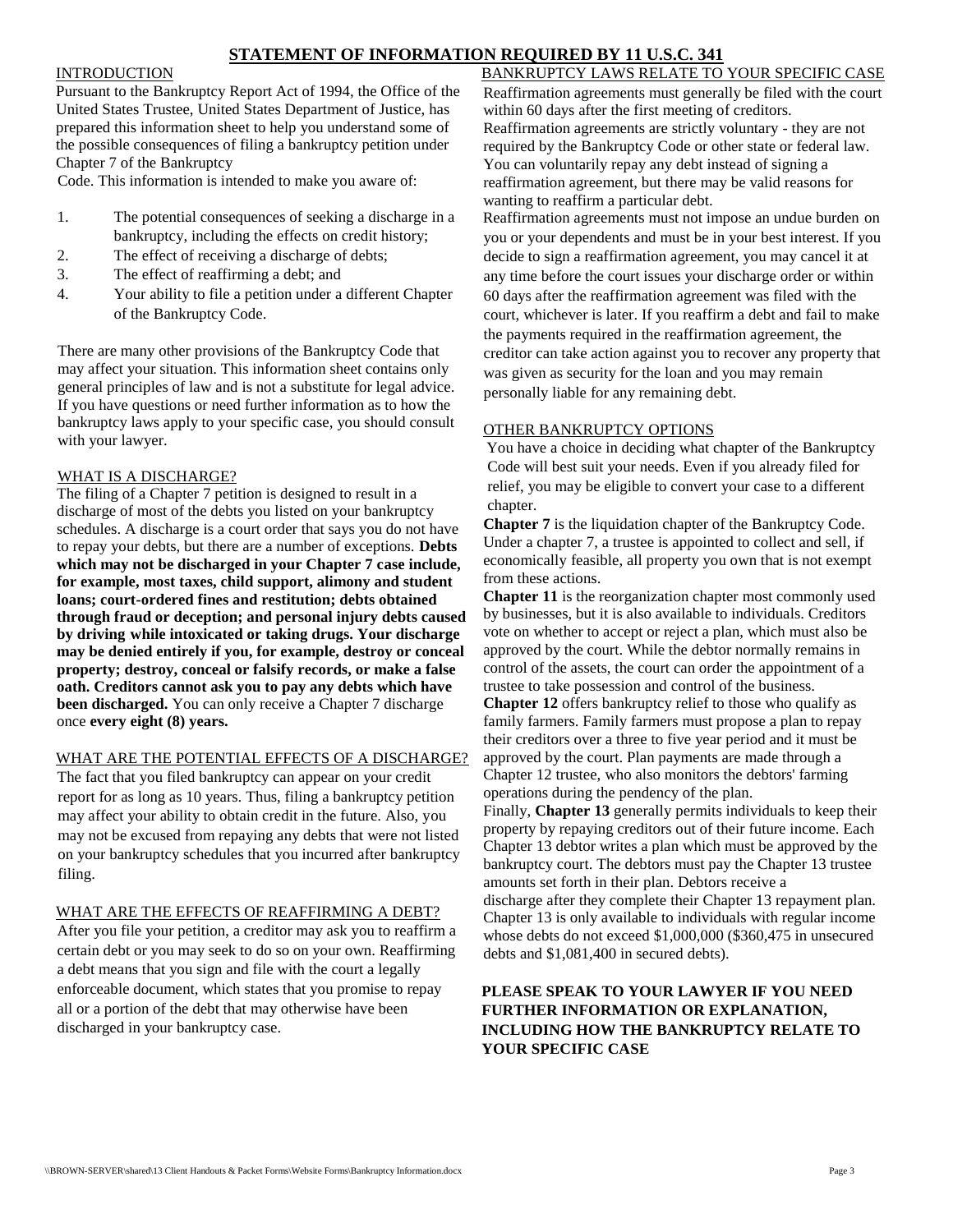# **11 U.S.C. § 527(a)(2) Disclosure**

*Attorney's Note: This notice and the Statement are required by legislation adopted by Congress in 2005 after intense lobbying by the credit industry. In our opinion they are designed to intimidate people who need debt relief under Bankruptcy Code and are based on the erroneous assumption that Debtors are dishonest. So long as you are honest and meet the requirements set out under the law you are entitled to debt relief. We can guide you through all the requirements of filing bankruptcy, so as long as you provide us accurate and complete information.*

In accordance with section  $527(a)(2)$  of the Bankruptcy Code, be advised that:

- 1. All information that you are required to provide with a bankruptcy petition and during a bankruptcy case must be complete, accurate, and truthful.
- 2. All assets and liabilities must be completely and accurately disclosed, with the replacement value of each asset as defined in section 506 listed after reasonable inquiry to establish such value.
	- a. 11 U.S. Code § 506 (2): "...such value … shall be determined based on the replacement value of such property as of the date of the filing of the petition without deduction for costs of sale or marketing. With respect to property acquired for personal, family, or household purposes, **replacement value shall mean the price a retail merchant would charge for property of that kind considering the age and condition of the property at the time value is determined**."
- 3. Current monthly income, the amounts specified in the "means test" under section 707(b)(2), and disposable income in chapter 13 cases must be stated after reasonable inquiry.
- 4. Information that you provide during your bankruptcy case may be audited, and the failure to provide such information may result in dismissal of the case or other sanction, including a criminal sanction.